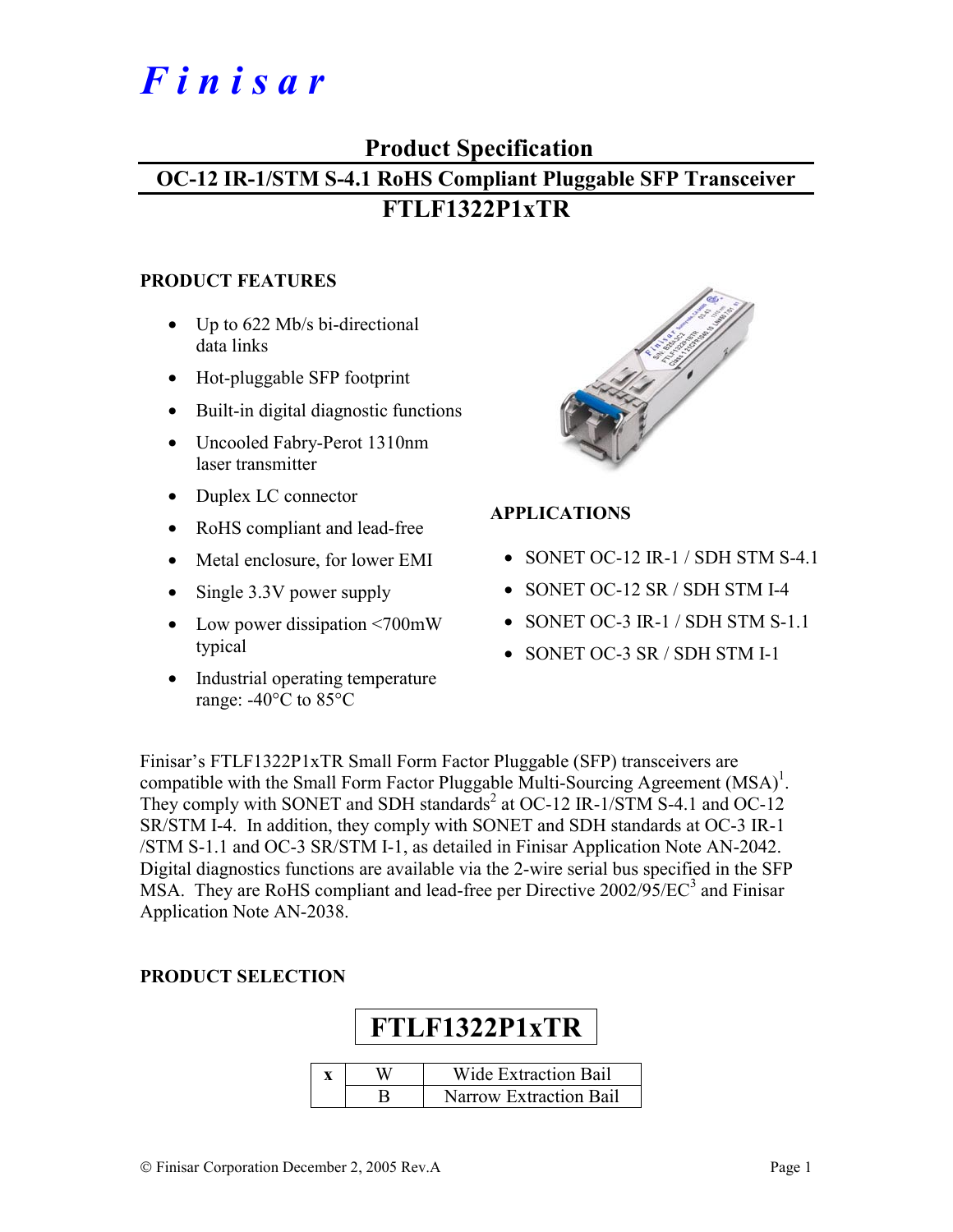| Pin            | <b>Symbol</b>         | <b>Name/Description</b>                                        | Ref. |
|----------------|-----------------------|----------------------------------------------------------------|------|
|                | $\rm V_{EET}$         | Transmitter Ground (Common with Receiver Ground)               |      |
| 2              | $T_{FALLT}$           | Transmitter Fault. Not supported.                              |      |
| $\mathcal{E}$  | $T_{\rm DIS}$         | Transmitter Disable. Laser output disabled on high or open.    | 2    |
| $\overline{4}$ | $MOD$ $DEF(2)$        | Module Definition 2. Data line for Serial ID.                  | 3    |
| 5              | $MOD$ DEF $(1)$       | Module Definition 1. Clock line for Serial ID.                 | 3    |
| 6              | $MOD$ $DEF(0)$        | Module Definition 0. Grounded within the module.               | 3    |
| 7              | Rate Select           | No connection required                                         | 4    |
| 8              | <b>LOS</b>            | Loss of Signal indication. Logic 0 indicates normal operation. | 5    |
| $\mathbf Q$    | $\rm V_{EER}$         | Receiver Ground (Common with Transmitter Ground)               |      |
| 10             | $\rm V_{EER}$         | Receiver Ground (Common with Transmitter Ground)               |      |
| 11             | $\rm V_{EER}$         | Receiver Ground (Common with Transmitter Ground)               |      |
| 12             | RD-                   | Receiver Inverted DATA out. AC Coupled.                        |      |
| 13             | $RD+$                 | Receiver Non-inverted DATA out. AC Coupled.                    |      |
| 14             | $\rm V_{EER}$         | Receiver Ground (Common with Transmitter Ground)               |      |
| 15             | $V_{\underline{CCR}}$ | Receiver Power Supply                                          |      |
| 16             | $V_{CCT}$             | <b>Transmitter Power Supply</b>                                |      |
| 17             | $\rm V_{EET}$         | Transmitter Ground (Common with Receiver Ground)               |      |
| 18             | $TD+$                 | Transmitter Non-Inverted DATA in. AC Coupled.                  |      |
| 19             | TD-                   | Transmitter Inverted DATA in. AC Coupled.                      |      |
| 20             | $V_{EET}$             | Transmitter Ground (Common with Receiver Ground)               |      |

#### **I. Pin Descriptions**

Notes:

1. Circuit ground is internally isolated from chassis ground.

- 2. Laser output disabled on  $T_{DIS} > 2.0V$  or open, enabled on  $T_{DIS} < 0.8V$ .
- 3. Should be pulled up with 4.7k 10kohms on host board to a voltage between 2.0V and 3.5V. MOD  $DEF(0)$  pulls line low to indicate module is plugged in.
- 4. Finisar FTLF1322xxxxx transceivers operate without active control.
- 5. LOS is open collector output. Should be pulled up with 4.7k 10kohms on host board to a voltage between 2.0V and 3.5V. Logic 0 indicates normal operation; logic 1 indicates loss of signal.



**Pinout of Connector Block on Host Board**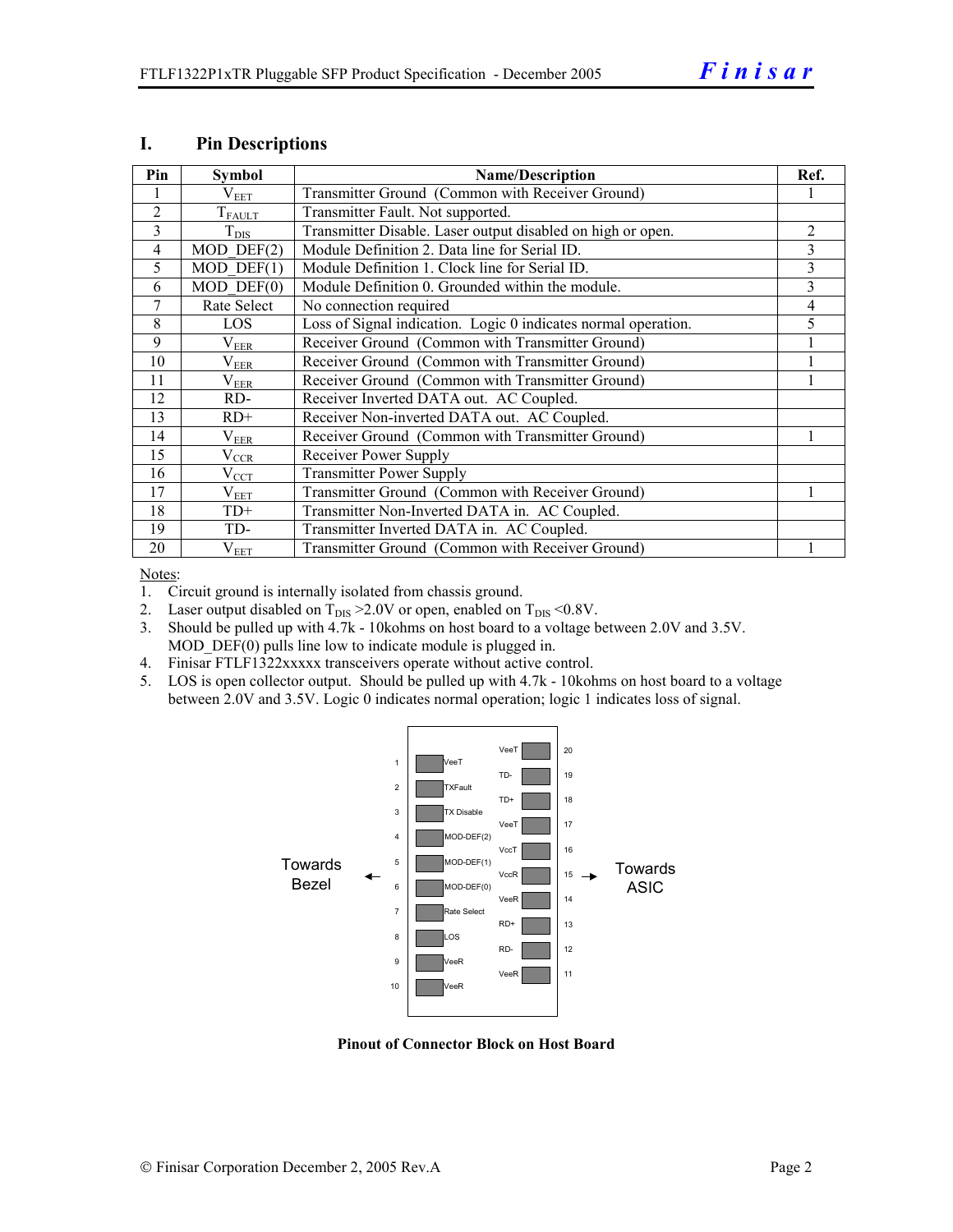## **II. Absolute Maximum Ratings**

| <b>Parameter</b>           | <b>Symbol</b> | Min    | Tvp | Max | Unit          | Ref. |
|----------------------------|---------------|--------|-----|-----|---------------|------|
| Maximum Supply Voltage     | Vcc           | $-0.5$ |     |     |               |      |
| Storage Temperature        |               | $-40$  |     | 100 | $\sim$        |      |
| Case Operating Temperature | L OP          | $-40$  |     |     | $\Omega$      |      |
| Relative Humidity          |               |        |     |     | $\frac{0}{0}$ |      |

#### **III.** Electrical Characteristics ( $T_{OP}$  = -40 to 85 °C,  $V_{CC}$  = 3.10 to 3.50 Volts)

| <b>Parameter</b>                    | <b>Symbol</b>          | Min         | <b>Typ</b> | Max          | Unit    | Ref.           |
|-------------------------------------|------------------------|-------------|------------|--------------|---------|----------------|
| <b>Supply Voltage</b>               | Vcc                    | 3.10        |            | 3.50         | V       |                |
| <b>Supply Current</b>               | Icc                    |             | 165        | 300          | mA      |                |
| <b>Transmitter</b>                  |                        |             |            |              |         |                |
| Input differential impedance        | $R_{in}$               |             | 100        |              | Ω       | $\overline{2}$ |
| Single ended data input swing       | Vin, pp                | 250         |            | 1200         | mV      |                |
| Transmit Disable Voltage            | $\rm V_{D}$            | $Vec-1.3$   |            | Vcc          | V       |                |
| Transmit Enable Voltage             | $\rm V_{EN}$           | Vee         |            | $Vee+0.8$    | V       | 3              |
| <b>Transmit Disable Assert Time</b> |                        |             |            | 10           | $\mu$ s |                |
| Receiver                            |                        |             |            |              |         |                |
| Single ended data output swing      | Vout, pp.              | 300         | 400        | 800          | mV      | $\overline{4}$ |
| Data rise/fall time $\omega$ OC-12  | t,                     |             | 150        | 300          | ps      | 5              |
| <b>LOS</b> Fault                    | $V_{\text{LOS}}$ fault | $Vec - 0.5$ |            | $Vec_{HOST}$ | V       | 6              |
| <b>LOS Normal</b>                   | $V_{LOS\,norm}$        | Vee         |            | $Vee+0.5$    | V       | 6              |
| Power Supply Rejection              | <b>PSR</b>             | 100         |            |              | mVpp    | 7              |

Notes:

- 1. Non condensing.
- 2. AC coupled.
- 3. Or open circuit.
- 4. Into 100 ohm differential termination.
- 5.  $20 80 \%$
- 6. Loss Of Signal is LVTTL. Logic 0 indicates normal operation; logic 1 indicates no signal detected.
- 7. All transceiver specifications are compliant with a power supply sinusoidal modulation of 20 Hz to 1.5 MHz up to specified value applied through the power supply filtering network shown on page 23 of the Small Form-factor Pluggable (SFP) Transceiver MultiSource Agreement (MSA), September 14, 2000.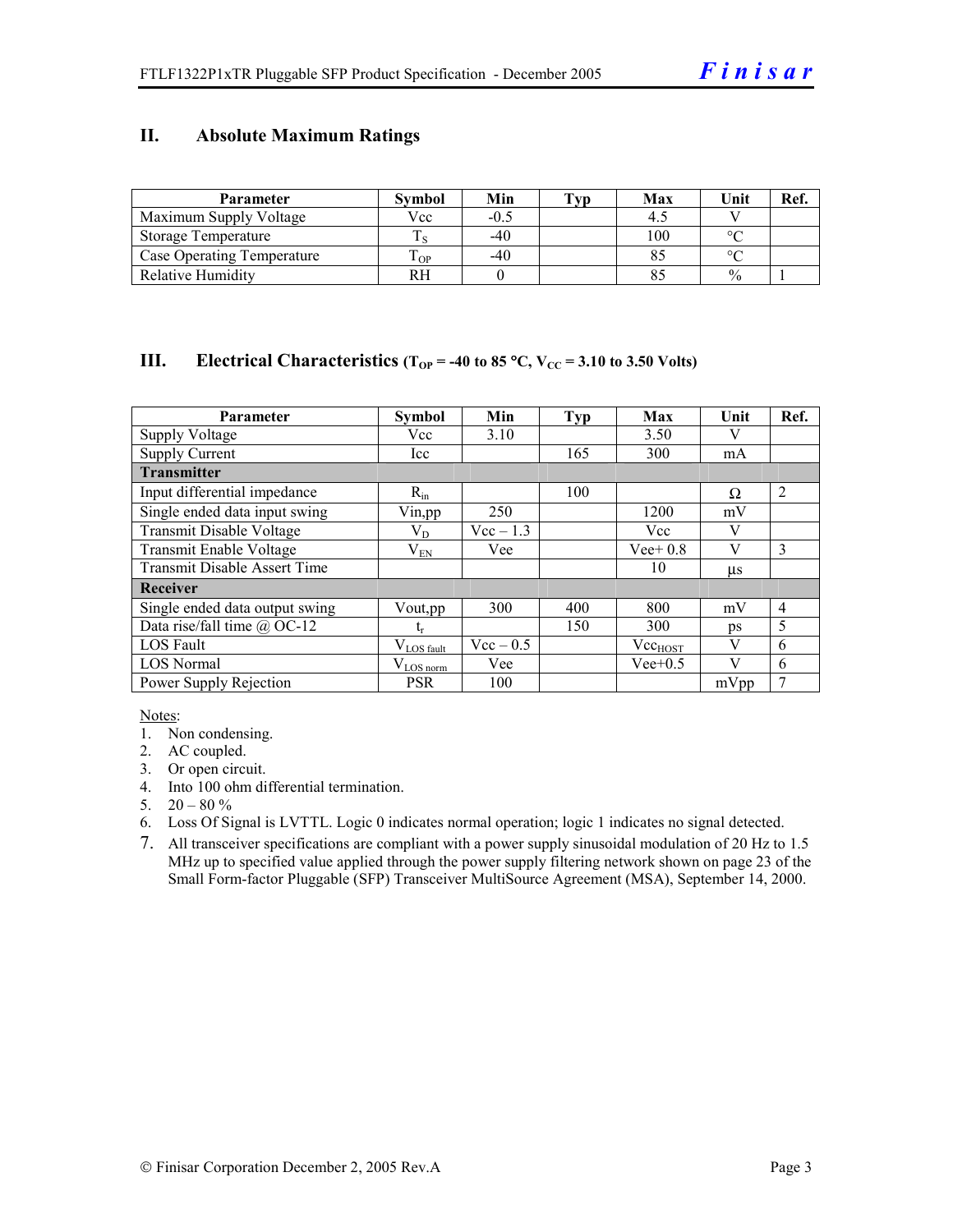| <b>Parameter</b>                 | <b>Symbol</b>     | Min   | <b>Typ</b> | Max    | Unit  | Ref.           |  |  |  |
|----------------------------------|-------------------|-------|------------|--------|-------|----------------|--|--|--|
| <b>Transmitter</b>               |                   |       |            |        |       |                |  |  |  |
| Output Opt. Pwr: 9/125 SMF       | $P_{OUT}$         | $-15$ |            | $-8$   | dBm   | 1              |  |  |  |
| Optical Wavelength               | λ                 | 1274  |            | 1356   | nm    |                |  |  |  |
| Spectral Width                   | $\sigma$          |       |            | 2.5    | nm    |                |  |  |  |
| <b>Optical Extinction Ratio</b>  | ER                | 8.2   |            |        | dB    |                |  |  |  |
| Optical Rise/Fall Time @ OC-12   | $t_r / t_f$       |       |            | 300    | DS    | $\overline{2}$ |  |  |  |
| <b>Relative Intensity Noise</b>  | RIN               |       |            | $-120$ | dB/Hz |                |  |  |  |
| Generated Jitter (peak to peak)  | $J_{TX}p-p$       |       |            | 0.07   | UI    | 3              |  |  |  |
| Generated Jitter (rms)           | $J_{TX}$ rms      |       |            | 0.007  | UI    | 3              |  |  |  |
| Mask Margin                      |                   |       | 20%        |        |       |                |  |  |  |
| <b>Receiver</b>                  |                   |       |            |        |       |                |  |  |  |
| Average Rx Sensitivity @ OC-12   | $R_{SENS1}$       | $-28$ |            | $-8$   | dBm   | $\overline{4}$ |  |  |  |
| Average Rx Sensitivity @ OC-3    | $R_{\rm SENS2}$   | $-28$ |            | $-8$   | dBm   | 4              |  |  |  |
| <b>Optical Center Wavelength</b> | $\lambda_{\rm C}$ | 1260  |            | 1600   | nm    |                |  |  |  |
| <b>LOS De-Assert</b>             | LOS <sub>D</sub>  |       |            | $-28$  | dBm   |                |  |  |  |
| <b>LOS</b> Assert                | LOS <sub>A</sub>  | -45   |            |        | dBm   |                |  |  |  |
| LOS Hysteresis                   |                   | 0.5   |            |        | dB    | 5              |  |  |  |

# **IV.** Optical Characteristics ( $T_{OP}$  = -40 to 85 °C,  $V_{CC}$  = 3.10 to 3.50 Volts)

Notes:

1. Class 1 Laser Safety per FDA/CDRH and EN (IEC) 60825 regulations.

2. Unfiltered, 20-80%

3. Jitter measurements taken using Agilent OMNIBERT 718 in accordance with GR-253.

4. With worst-case extinction ratio. Measured with a PRBS  $2^{23}$ -1 test pattern.

5. At 622 Mb/s only.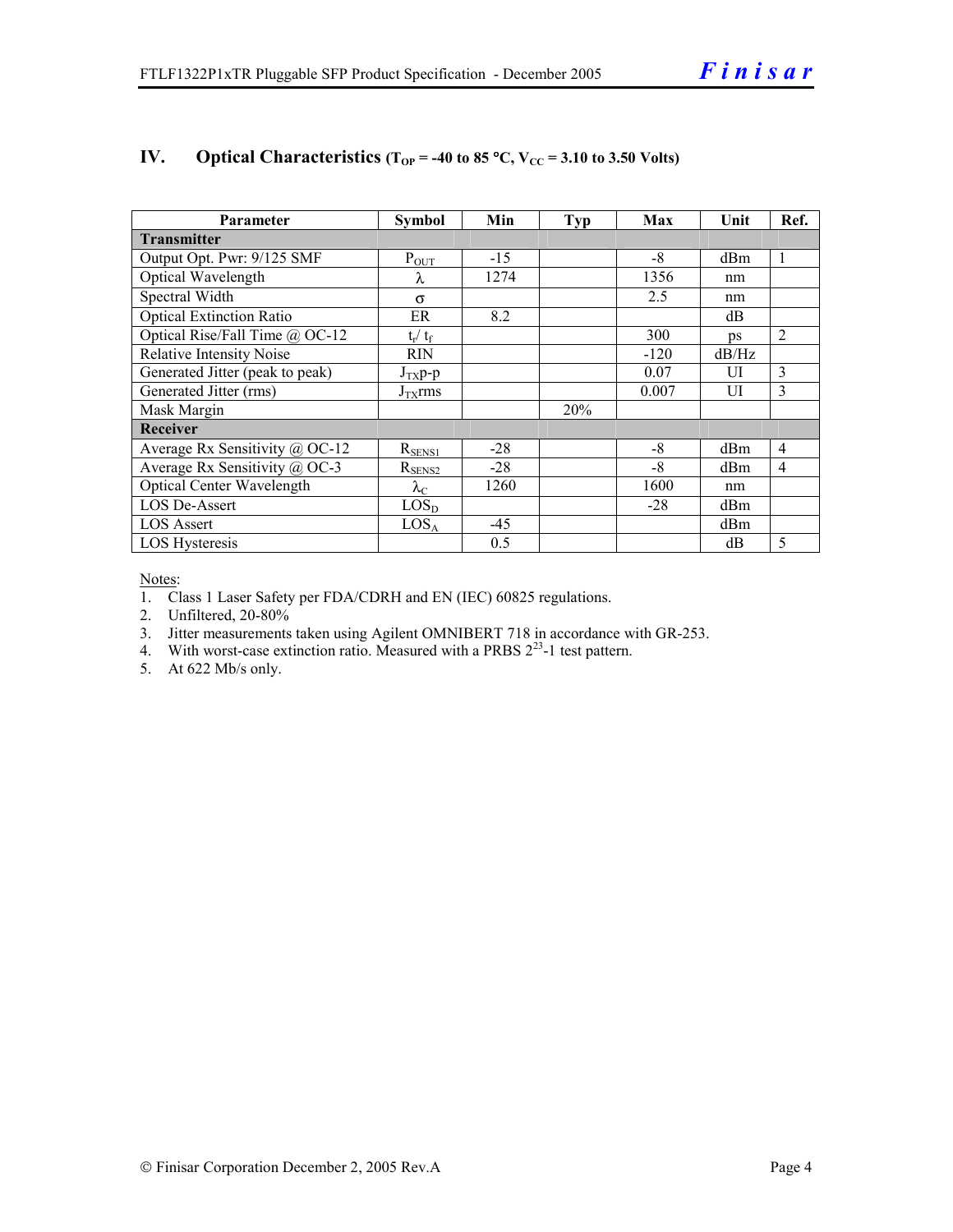# **V. General Specifications**

| Parameter                     | <b>Symbol</b> | Min | Typ | Max        | Units  | Ref. |
|-------------------------------|---------------|-----|-----|------------|--------|------|
| Data Rate                     | BR            | 155 |     | 622        | Mb/sec |      |
| <b>Bit Error Rate</b>         | <b>BER</b>    |     |     | $10^{-12}$ |        |      |
| Max. Supported Link Length on | $L_{MAX4}$    |     |     |            | km     |      |
| $9/125$ µm SMF @ OC-12        |               |     |     |            |        |      |

Notes:

- 1. Compliant with SONET and SDH standards at OC-12 IR-1/STM S-4.1 and OC-12 SR/STM I-4. In addition, they comply with SONET and SDH standards at OC-3 IR-1 /STM S-1.1 and OC-3 SR/STM I-1, as detailed in Finisar Application Note AN-2042.
- 2. Tested with a PRBS  $2^{23}$ -1 test pattern.
- 3. Attenuation of 0.55 dB/km is used for the link length calculations (per GR-253 CORE). Distances are indicative only. Please refer to the Optical Specifications in Table IV to calculate a more accurate link budget based on specific conditions in your application.

#### **VI. Environmental Specifications**

Finisar 1310nm SFP transceivers have an industrial operating temperature range from  $-40^{\circ}$ C to  $+85^{\circ}$ C case temperature.

| <b>Parameter</b>           | Svmbol     | Min | $\mathbf{T}_{\mathbf{V}\mathbf{p}}$ | Max | $\mathbf{v}_{\text{hits}}$ | Ref. |
|----------------------------|------------|-----|-------------------------------------|-----|----------------------------|------|
| Case Operating Temperature | L OD       | -40 |                                     |     | $\sim$                     |      |
| Storage Temperature        | m<br>⊥ sto | -40 |                                     | 100 | $\sim$                     |      |

# **VII. Regulatory Compliance**

Finisar transceivers are Class 1 Laser Products and comply with US FDA regulations. These products are certified by TÜV and CSA to meet the Class 1 eye safety requirements of EN (IEC) 60825 and the electrical safety requirements of EN (IEC) 60950. Copies of certificates are available at Finisar Corporation upon request.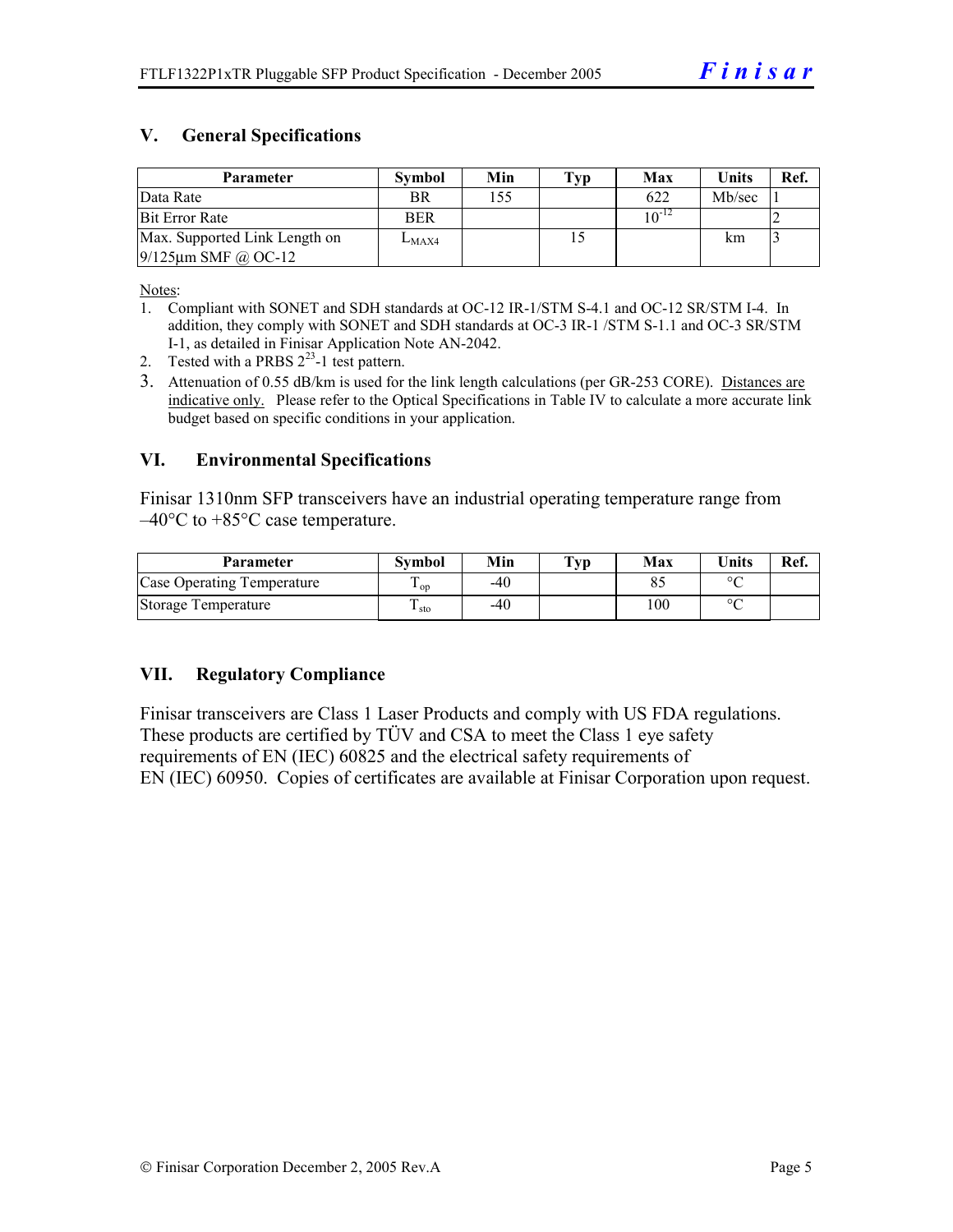# **VIII. Digital Diagnostic Functions**

Finisar FTLF1322P1xTR SFP transceivers support the 2-wire serial communication protocol as defined in the SFP MSA<sup>1</sup>. It is very closely related to the  $E^2$ PROM defined in the GBIC standard, with the same electrical specifications.

The standard SFP serial ID provides access to identification information that describes the transceiver's capabilities, standard interfaces, manufacturer, and other information.

Additionally, Finisar SFP transceivers provide a unique enhanced digital diagnostic monitoring interface, which allows real-time access to device operating parameters such as transceiver temperature, laser bias current, transmitted optical power, received optical power and transceiver supply voltage. It also defines a sophisticated system of alarm and warning flags, which alerts end-users when particular operating parameters are outside of a factory-set normal range.

The SFP MSA defines a 256-byte memory map in  $E^2$ PROM that is accessible over a 2-wire serial interface at the 8 bit address 1010000X (A0h). The digital diagnostic monitoring interface makes use of the 8 bit address 1010001X (A2h), so the originally defined serial ID memory map remains unchanged. The interface is identical to, and is thus fully backward compatible with both the GBIC Specification and the SFP Multi Source Agreement. The complete interface is described in Finisar Application Note AN-2030: "Digital Diagnostics Monitoring Interface for SFP Optical Transceivers".

The operating and diagnostics information is monitored and reported by a Digital Diagnostics Transceiver Controller (DDTC) inside the transceiver, which is accessed through a 2-wire serial interface. When the serial protocol is activated, the serial clock signal (SCL, Mod Def 1) is generated by the host. The positive edge clocks data into the  $SFP$  transceiver into those segments of the  $E^2$ PROM that are not write-protected. The negative edge clocks data from the SFP transceiver. The serial data signal (SDA, Mod Def 2) is bi-directional for serial data transfer. The host uses SDA in conjunction with SCL to mark the start and end of serial protocol activation. The memories are organized as a series of 8-bit data words that can be addressed individually or sequentially.

For more information, please see the SFP MSA documentation<sup>1</sup> or Finisar Application Note AN-2030.

Digital diagnostics for the FTLF1322P1xTR are externally calibrated by default.

Please note that evaluation board FDB-1018 is available with Finisar ModDEMO software that allows simple to use communication over the 2-wire serial interface.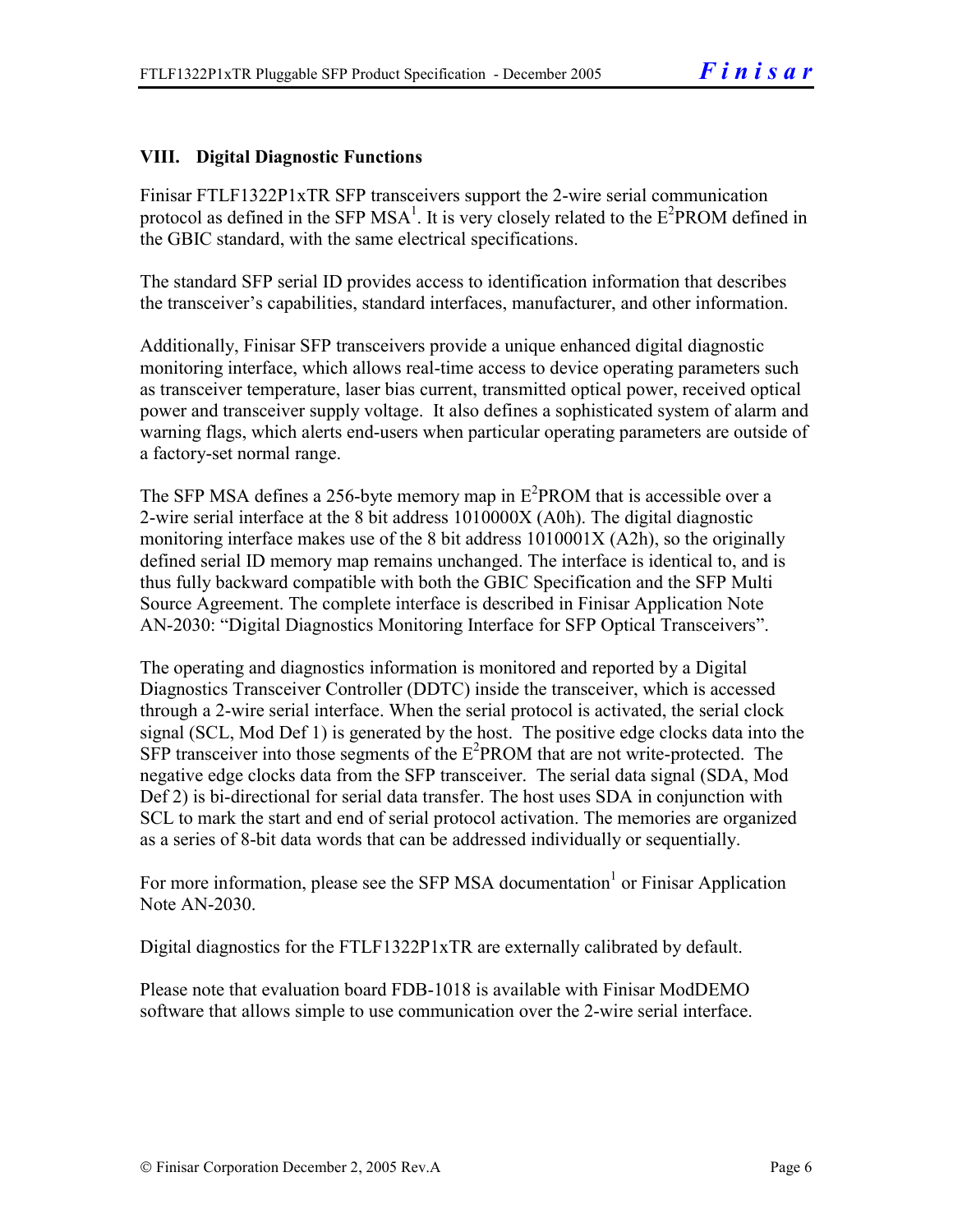# **IX. Mechanical Specifications**

Finisar's Small Form Factor Pluggable (SFP) transceivers are compatible with the dimensions defined by the SFP Multi-Sourcing Agreement (MSA)<sup>3</sup>.



# **FTLF1322P1BTR**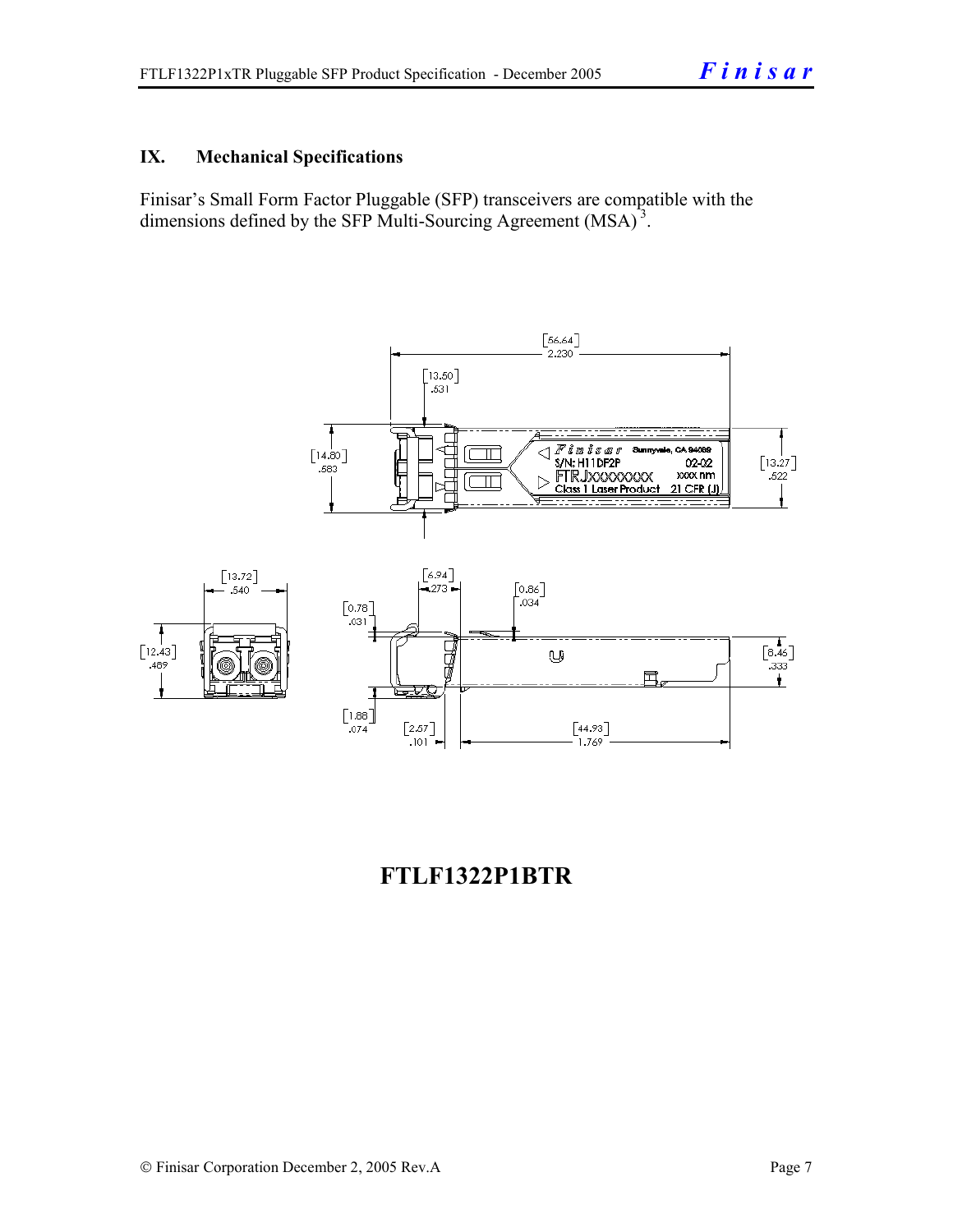



# **FTLF1322P1WTR**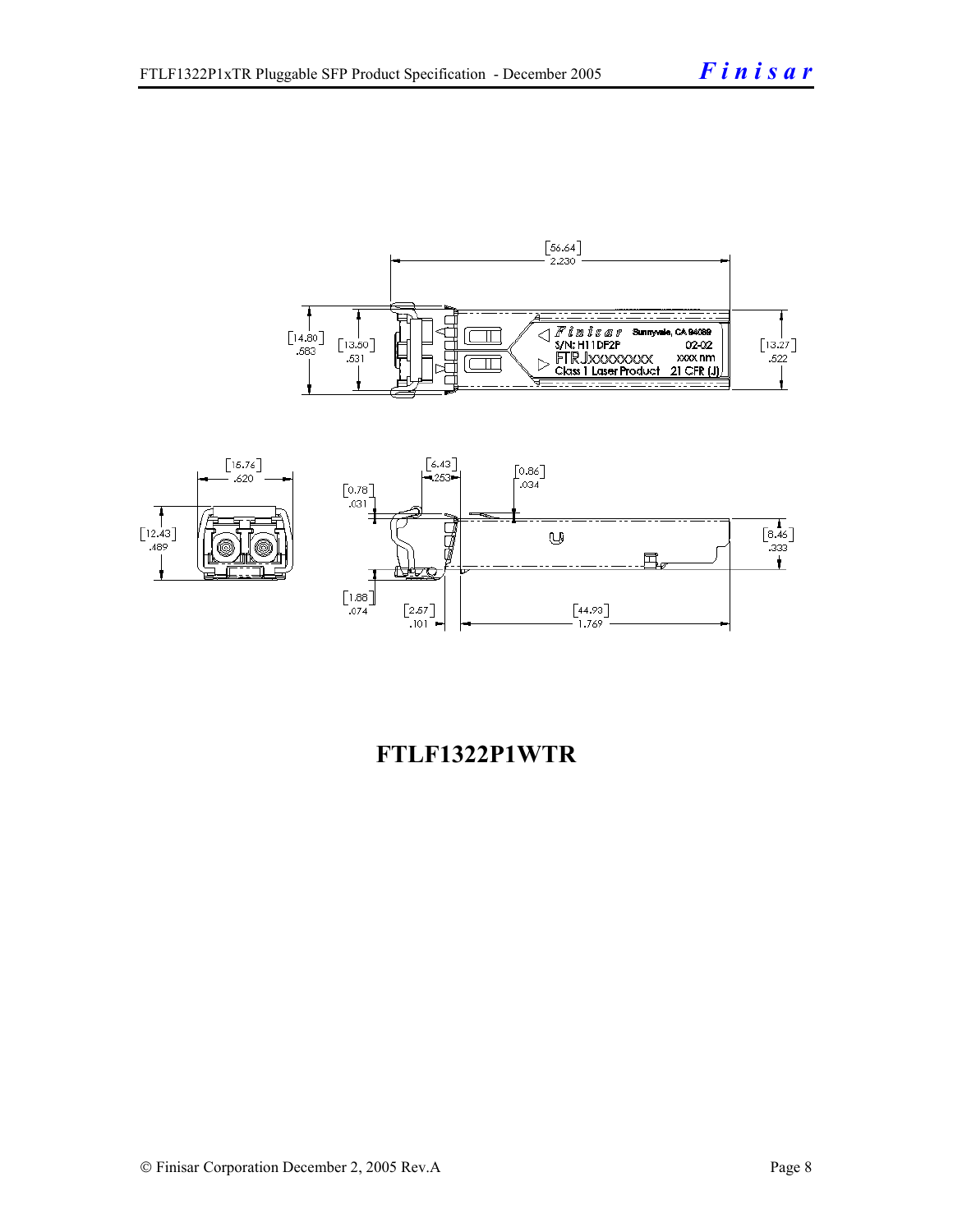# **X. PCB Layout and Bezel Recommendations**

 $\hat{\triangle}$ Through Holes are Unplated  $\Delta$ atum and Basic Dimension Established by Customer  $\triangle$ Rads and Vias are Chassis Ground, 11 Places

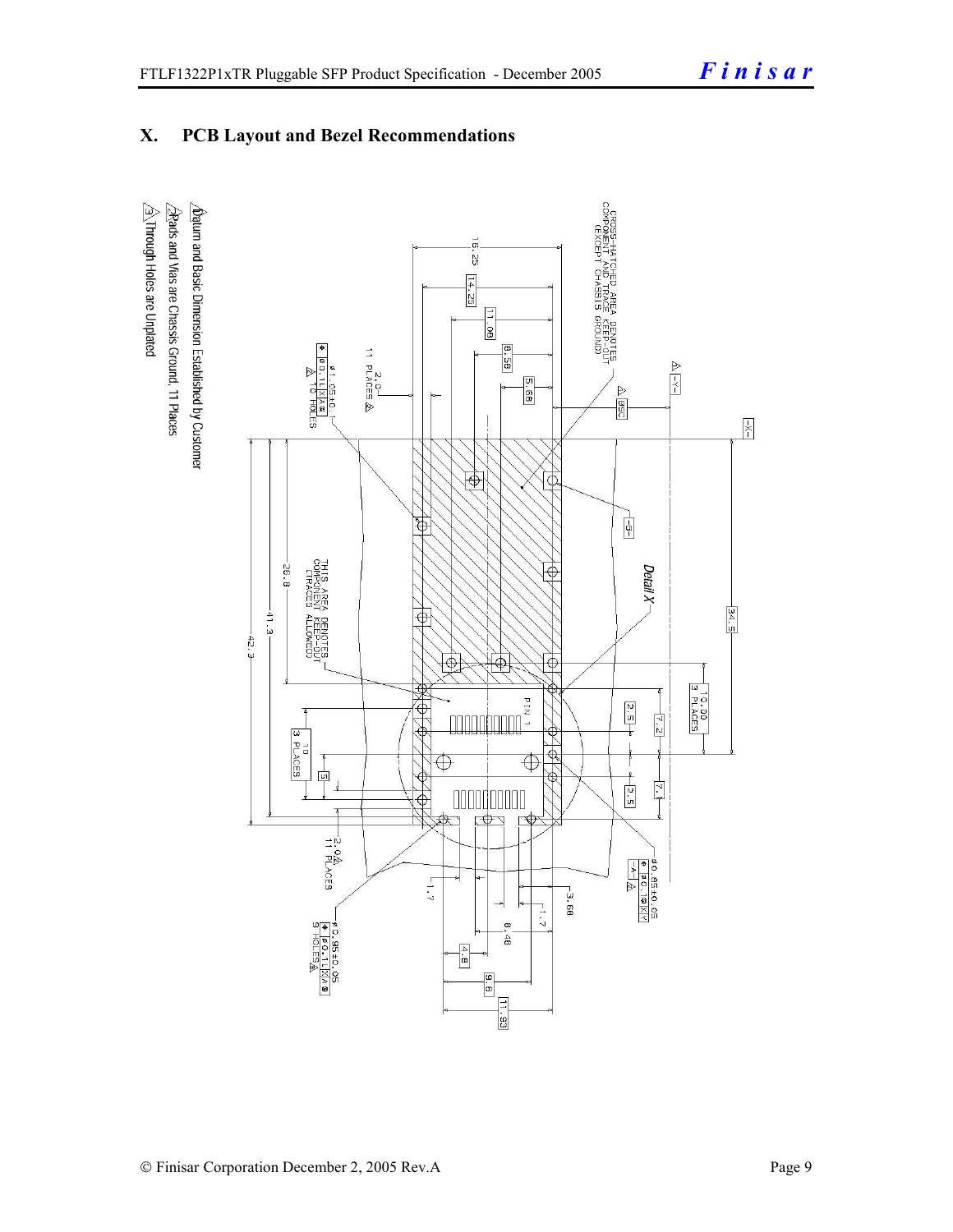

- $\triangle$  MINIMUM PITCH ILLUSTRATED, ENGLISH DIMENSIONS ARE FOR REFERENCE ONLY
- 2. NOT RECOMMENDED FOR PCI EXPANSION CARD APPLICATIONS